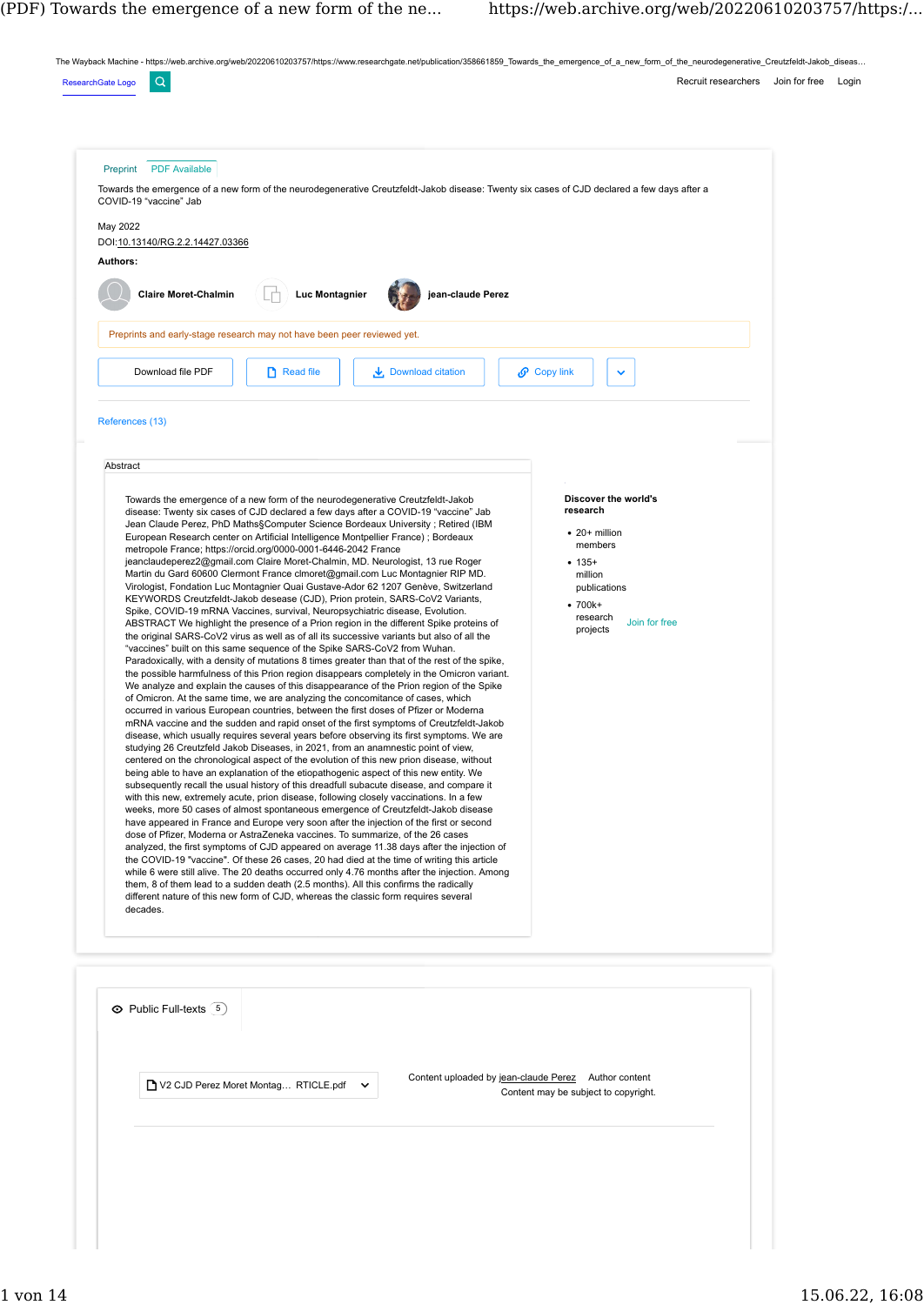## Towards the emergence of a new form of the neurodegenerative Creutzfeldt-Jakob disease: Twenty six cases of CJD declared a few days after a COVID-19 "vaccine" Jab

Jean Claude Perez, PhD Maths§Computer Science Bordeaux University ; Retired (IBM European Research center on Artificial Intelligence Montpellier France) ; Bordeaux metropole France; https://orcid.org/0000-0001-6446-2042 France

jeanclaudeperez2@gmail.com

Claire Moret-Chalmin, MD. Neurologist, 13 rue Roger Martin du Gard 60600 Clermont France clmoret@gmail.com

Luc Montagnier R.I.P MD. Virologist, Fondation Luc Montagnier Quai Gustave-Ador 62 1207 Genève, Switzerland

## **KEYWORDS**

Creutzfeldt-Jakob desease (CJD), Prion protein, SARS-CoV2 Variants, Spike, COVID-19 mRNA Vaccines, survival, Neuropsychiatric disease, Evolution.

## ABSTRACT

We highlight the presence of a Prion region in the different Spike proteins of the original SARS-CoV2 virus as well as of all its successive variants but also of all the "vaccines" built on this same sequence of the Spike SARS-CoV2 from Wuhan.

Paradoxically, with a density of mutations 8 times greater than that of the rest of the spike, the possible harmfulness of this Prion region disappears completely in the Omicron variant. We analyze and explain the causes of this disappearance of the Prion region of the Spike of Omicron.

At the same time, we are analyzing the concomitance of cases, which occurred in various European countries, between the first doses of Pfizer or Moderna mRNA vaccine and the sudden and rapid onset of the first symptoms of Creutzfeldt-Jakob disease, which usually requires several years before observing its first symptoms.

We are studying 26 Creutzfeld Jakob Diseases, in 2021, from an anamnestic point of view, centered on the chronological aspect of the evolution of this new prion disease, without being able to have an explanation of the etiopathogenic aspect of this new entity. We subsequently recall the usual history of this dreadfull subacute disease, and compare it with this new, extremely acute, prion disease, following closely vaccinations. In a few weeks, more 50 cases of almost spontaneous emergence of Creutzfeldt-Jakob disease have appeared in France and Europe very soon after the injection of the first or second dose of Pfizer, Moderna or AstraZeneka vaccines. To summarize, of the 26 cases analyzed, the first symptoms of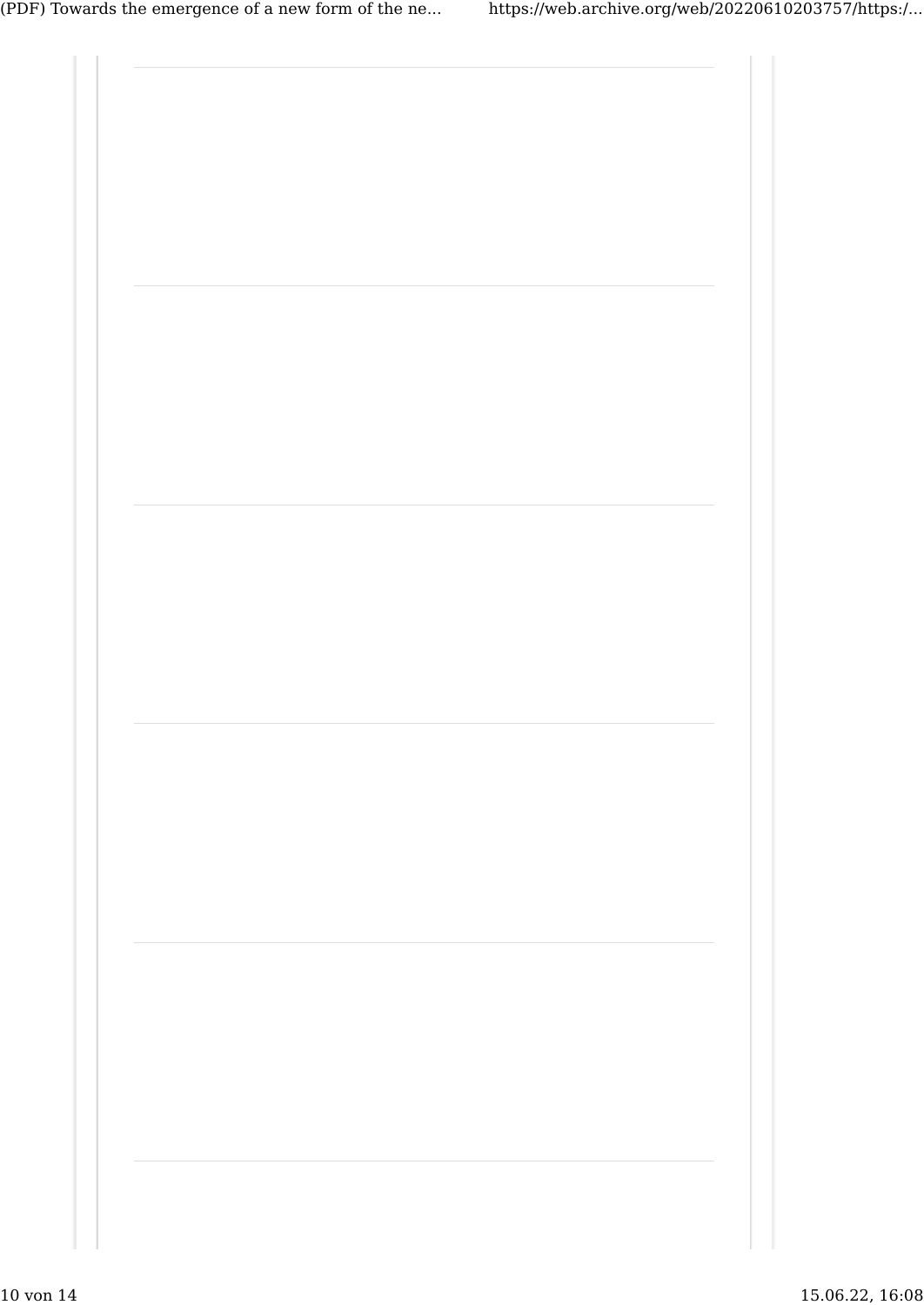| Citations (0)<br>References (13)                                                                                       |  |
|------------------------------------------------------------------------------------------------------------------------|--|
|                                                                                                                        |  |
| SARS-CoV2 Variants and Vaccines mRNA Spikes Fibonacci Numerical UA/CG Metastructures<br>Article<br>Full-text available |  |
| Apr 2021<br>jean-claude Perez                                                                                          |  |
| <b>View</b><br>Show abstract                                                                                           |  |
| PLAAC: a web and command-line application to identify proteins with Prion-Like Amino Acid Composition                  |  |
| Article Full-text available                                                                                            |  |

Article Full-text available May 2014 [Alex K Lancaster](https://web.archive.org/web/20220610203757/https://www.researchgate.net/profile/Alex-Lancaster-3) · [Andrew Nutter-Upham](https://web.archive.org/web/20220610203757/https://www.researchgate.net/profile/Andrew-Nutter-Upham) · [Susan Lindquist](https://web.archive.org/web/20220610203757/https://www.researchgate.net/profile/Susan-Lindquist) · [Oliver D King](https://web.archive.org/web/20220610203757/https://www.researchgate.net/scientific-contributions/Oliver-D-King-38988128) Article Full-text available Jul 2013 [Takashi Nonaka](https://web.archive.org/web/20220610203757/https://www.researchgate.net/scientific-contributions/Takashi-Nonaka-68058059) · [Masami Masuda-Suzukake](https://web.archive.org/web/20220610203757/https://www.researchgate.net/profile/Masami-Masuda-Suzukake) · [Tetsuaki Arai](https://web.archive.org/web/20220610203757/https://www.researchgate.net/scientific-contributions/Tetsuaki-Arai-39922016) · [Masato Hasegawa](https://web.archive.org/web/20220610203757/https://www.researchgate.net/profile/Masato-Hasegawa-2) [View](https://web.archive.org/web/20220610203757/https://www.researchgate.net/publication/262306010_PLAAC_a_web_and_command-line_application_to_identify_proteins_with_Prion-Like_Amino_Acid_Composition) Show abstract [Prion-like Properties of Pathological TDP-43 Aggregates from Diseased Brains](https://web.archive.org/web/20220610203757/https://www.researchgate.net/publication/247156047_Prion-like_Properties_of_Pathological_TDP-43_Aggregates_from_Diseased_Brains) … [View](https://web.archive.org/web/20220610203757/https://www.researchgate.net/publication/247156047_Prion-like_Properties_of_Pathological_TDP-43_Aggregates_from_Diseased_Brains) Show abstract [COVID-19 RNA Based Vaccines and the Risk of Prion Disease](https://web.archive.org/web/20220610203757/https://www.researchgate.net/publication/352148028_COVID-19_RNA_Based_Vaccines_and_the_Risk_of_Prion_Disease) …

Article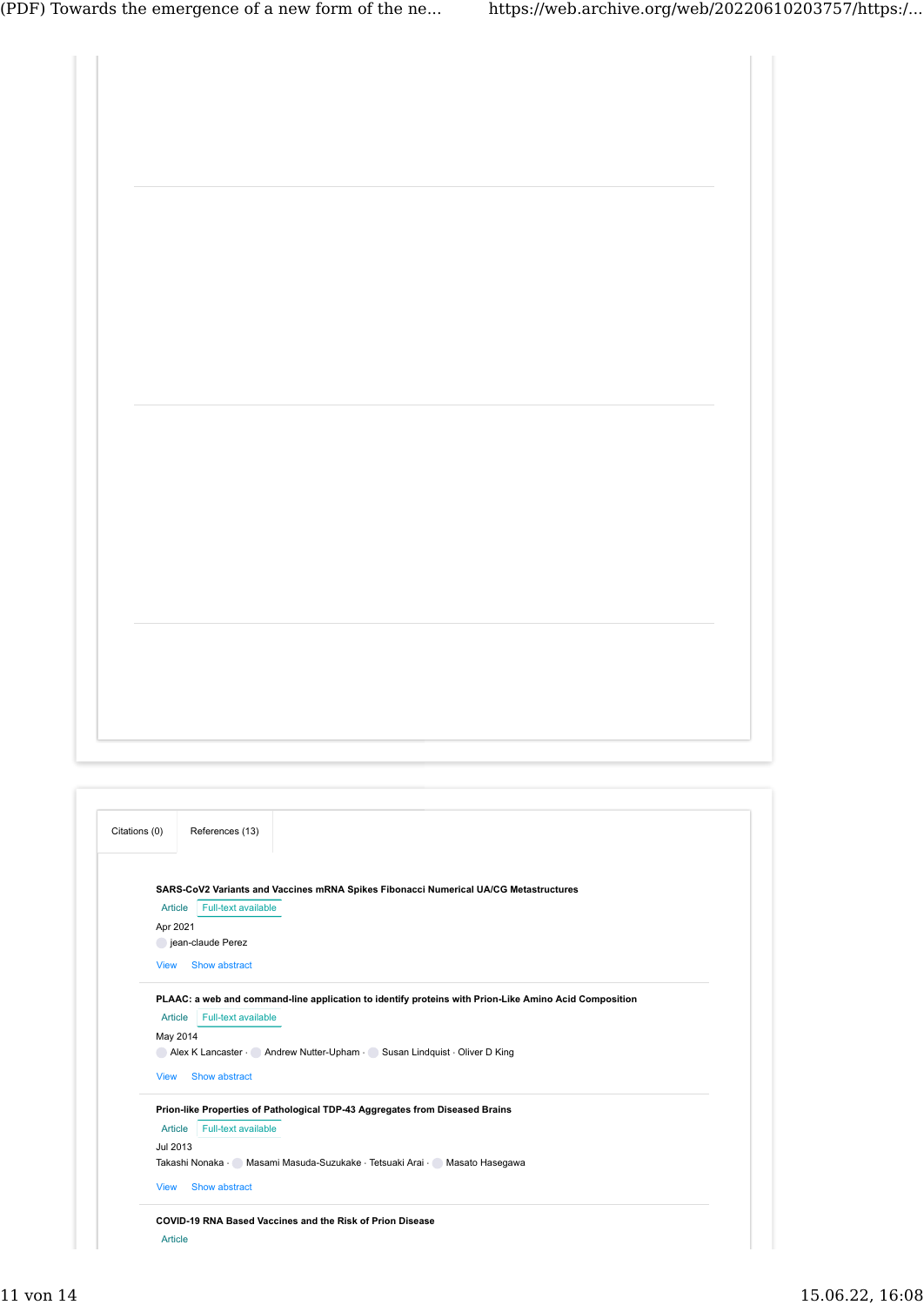| <b>View</b>                | Show abstract                                                                                                                                                                                                                                                                                                                                                                                                                                                                                                                                  |
|----------------------------|------------------------------------------------------------------------------------------------------------------------------------------------------------------------------------------------------------------------------------------------------------------------------------------------------------------------------------------------------------------------------------------------------------------------------------------------------------------------------------------------------------------------------------------------|
|                            |                                                                                                                                                                                                                                                                                                                                                                                                                                                                                                                                                |
|                            | SARS-CoV-2 spike protein interactions with amyloidogenic proteins: Potential clues to neurodegeneration                                                                                                                                                                                                                                                                                                                                                                                                                                        |
| Article                    |                                                                                                                                                                                                                                                                                                                                                                                                                                                                                                                                                |
| Mar 2021                   |                                                                                                                                                                                                                                                                                                                                                                                                                                                                                                                                                |
|                            | Danish Idress · Vijay Kumar                                                                                                                                                                                                                                                                                                                                                                                                                                                                                                                    |
| <b>View</b>                | Show abstract                                                                                                                                                                                                                                                                                                                                                                                                                                                                                                                                  |
|                            | Creutzfeldt-Jakob disease in a man with COVID-19: SARS-CoV-2-accelerated neurodegeneration?                                                                                                                                                                                                                                                                                                                                                                                                                                                    |
| Article                    |                                                                                                                                                                                                                                                                                                                                                                                                                                                                                                                                                |
| Jul 2020                   |                                                                                                                                                                                                                                                                                                                                                                                                                                                                                                                                                |
|                            | Michael J Young Meabh O'Hare Marcelo Matiello Colletemy D Schmahmann                                                                                                                                                                                                                                                                                                                                                                                                                                                                           |
| <b>View</b>                | Show abstract                                                                                                                                                                                                                                                                                                                                                                                                                                                                                                                                  |
|                            | SARS-CoV-2 Prion-Like Domains in Spike Proteins Enables Higher Affinity to ACE2                                                                                                                                                                                                                                                                                                                                                                                                                                                                |
| Preprint                   |                                                                                                                                                                                                                                                                                                                                                                                                                                                                                                                                                |
| Mar 2020                   |                                                                                                                                                                                                                                                                                                                                                                                                                                                                                                                                                |
|                            | George Tetz · Victor Tetz                                                                                                                                                                                                                                                                                                                                                                                                                                                                                                                      |
| <b>View</b>                | Show abstract                                                                                                                                                                                                                                                                                                                                                                                                                                                                                                                                  |
| <b>Article</b><br>Sep 2000 | 14-3-3 testing in diagnosing Creutzfeldt-Jakob disease: A prospective study in 112 patients                                                                                                                                                                                                                                                                                                                                                                                                                                                    |
|                            | ◯ Afina Lemstra ⋅ M T van Meegen ⋅ ◯ Jeroen P Vreijling ← ◯ Willem A. Van Gool                                                                                                                                                                                                                                                                                                                                                                                                                                                                 |
| <b>View</b>                | Show abstract                                                                                                                                                                                                                                                                                                                                                                                                                                                                                                                                  |
|                            | Factors influencing the survival period in Japanese patients with sporadic Creutzfeldt-Jakob disease<br>Jan 2000 · EMBO J · 324-331                                                                                                                                                                                                                                                                                                                                                                                                            |
|                            | Y Iwasaki · A Akagi · M Mimuro · T Kitamoto · M Yoshida · V V Kushnirov · N V Kochneva-Pervukhova · M B Chechenova · N S<br>Frolova · M D Ter-Avanesyan                                                                                                                                                                                                                                                                                                                                                                                        |
|                            | (Iwasaki Y, 2015), Iwasaki Y, Akagi A, Mimuro M, Kitamoto T, Yoshida M.Factors influencing the survival period in Japanese<br>patients with sporadic Creutzfeldt-Jakob disease 2015 Oct 15;357(1-2):63-8.; (Kushnirov V, 2000), Kushnirov VV, Kochneva-<br>Pervukhova NV, Chechenova MB, Frolova NS, Ter-Avanesyan MD. Prion properties of the Sup35 protein of yeast Pichia<br>methanolica. EMBO J. 2000;19(3):324-331. doi:10.1093/emboj/19.3.324                                                                                            |
| Jan 2009                   | Fondation Luc Montagnier Genève. The case of DOYER Mauricette and 9 Creutzfeld Jakob Diseases in 2021                                                                                                                                                                                                                                                                                                                                                                                                                                          |
|                            | C Moret-Chalmin                                                                                                                                                                                                                                                                                                                                                                                                                                                                                                                                |
|                            | (Moret-Chalmin C. et al, 2022), Claire T MORET-CHALMIN, MD, Marc DOYER, Président de l'Association CJD (France),<br>Alexandra HENRION CAUDE, geneticist, Luc MONTAGNIER, Nobel Prize. Fondation Luc Montagnier Genève. The case of<br>DOYER Mauricette and 9 Creutzfeld Jakob Diseases in 2021, 16th World Congress on Controversies in Neurology CONy to<br>be held in London in March 24-27, 2022.https://cony2022.comtecmed.com/ (Perez, 2009), Perez J.C, Codex biogenesis -Les<br>13 codes de l'ADN (French Edition) [Jean -Claude 2009); |
|                            | Show more                                                                                                                                                                                                                                                                                                                                                                                                                                                                                                                                      |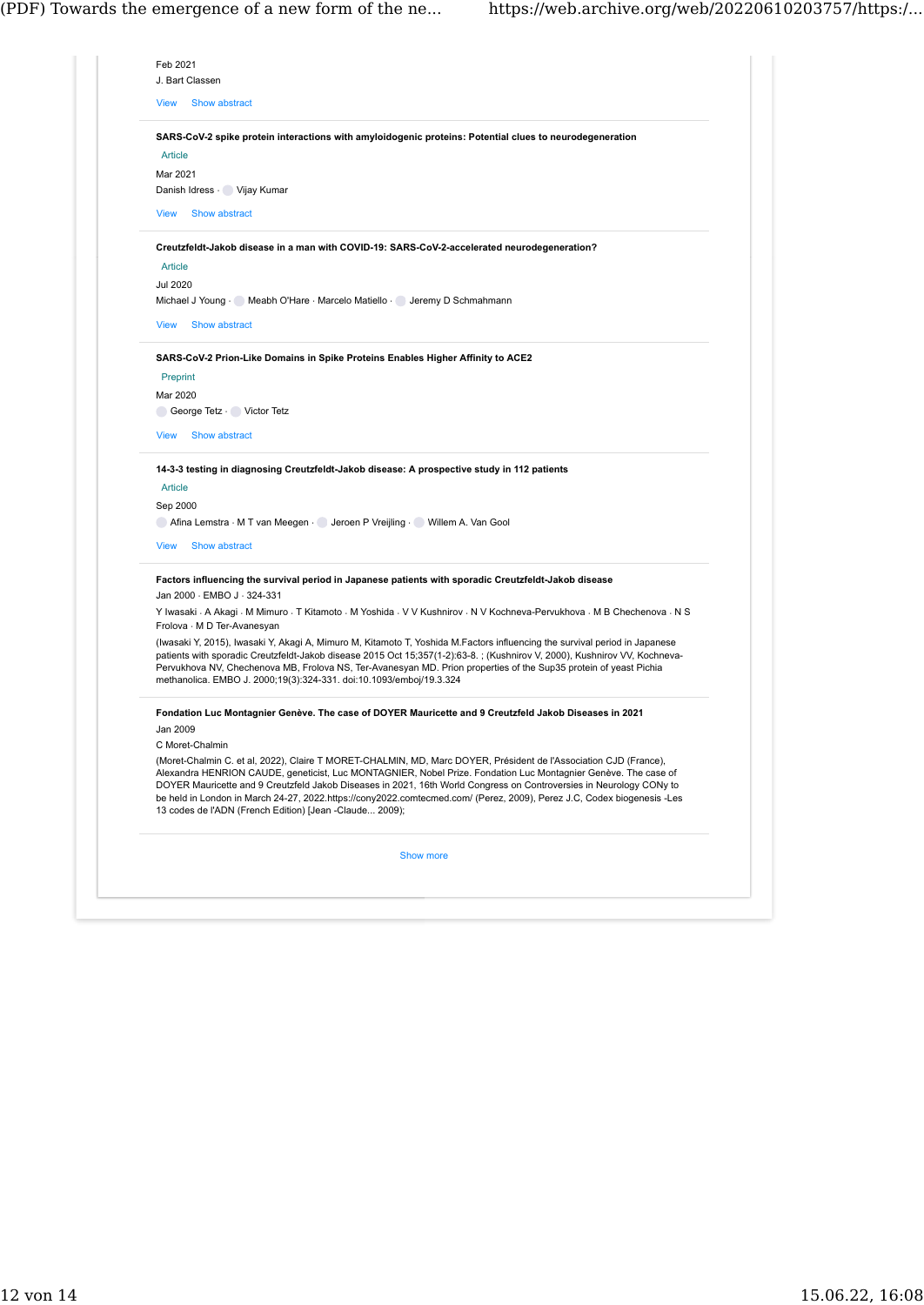| Project<br>Non-linear logophysics and ontology, and the integration of knowledge<br>Diego Rapoport · jean-claude Perez · Argentina Aires<br>Most appreciated Prof. Shnoll, happy and honoured to receive an enquiry of yours. I have recently completed a 150 pages long article<br>-currently under reviewal- on the torsion geometry of physics, b  [more]<br>View project<br>Project<br>The Master Code of Biology<br>jean-claude Perez<br><b>View project</b><br>Project<br>The Master Code of Biology<br>jean-claude Perez<br>View project<br>Project<br>SARS-COV2 RIGINS VACCINES and VARIANTS<br>jean-claude Perez<br><b>View project</b><br>Article<br>COVID-19 Vaccine Associated Parkinson's Disease, A Prion Disease Signal in the UK Yellow Card Advers<br><b>July 2021</b><br>J. Bart Classen<br>Many have argued that SARS-CoV-2 spike protein and its mRNA sequence, found in all COVID-19 vaccines, are priongenic. The UK's<br>Yellow Card database of COVID-19 vaccine adverse event reports was evaluated for signals consistent with a pending epidemic of<br>COVID vaccine induced prion disease. Adverse event reaction rates from AstraZeneca's vaccine were compared to adverse event<br>rates for Pfizer's  [Show full abstract]<br><b>Read more</b><br>Article<br>Amyloids or Prions? That is the Question<br>June 2015 · Prion<br>Raimon Sabaté · Frederic Rousseau · Joost Schymkowitz · [] · Salvador Ventura<br>Despite major efforts devoted to understanding the phenomenon of prion transmissibility, it is still poorly understood how this property<br>is encoded in the amino acid sequence. In recent years, experimental data on yeast prion domains allows to start at least partially<br>decrypting the sequence requirements of prion formation. These experiments illustrate the need for intrinsically disordered  [Show<br>full abstract]<br><b>Read more</b><br>Article |  |
|----------------------------------------------------------------------------------------------------------------------------------------------------------------------------------------------------------------------------------------------------------------------------------------------------------------------------------------------------------------------------------------------------------------------------------------------------------------------------------------------------------------------------------------------------------------------------------------------------------------------------------------------------------------------------------------------------------------------------------------------------------------------------------------------------------------------------------------------------------------------------------------------------------------------------------------------------------------------------------------------------------------------------------------------------------------------------------------------------------------------------------------------------------------------------------------------------------------------------------------------------------------------------------------------------------------------------------------------------------------------------------------------------------------------------------------------------------------------------------------------------------------------------------------------------------------------------------------------------------------------------------------------------------------------------------------------------------------------------------------------------------------------------------------------------------------------------------------------------------------------------------------------------------------------|--|
|                                                                                                                                                                                                                                                                                                                                                                                                                                                                                                                                                                                                                                                                                                                                                                                                                                                                                                                                                                                                                                                                                                                                                                                                                                                                                                                                                                                                                                                                                                                                                                                                                                                                                                                                                                                                                                                                                                                      |  |
|                                                                                                                                                                                                                                                                                                                                                                                                                                                                                                                                                                                                                                                                                                                                                                                                                                                                                                                                                                                                                                                                                                                                                                                                                                                                                                                                                                                                                                                                                                                                                                                                                                                                                                                                                                                                                                                                                                                      |  |
|                                                                                                                                                                                                                                                                                                                                                                                                                                                                                                                                                                                                                                                                                                                                                                                                                                                                                                                                                                                                                                                                                                                                                                                                                                                                                                                                                                                                                                                                                                                                                                                                                                                                                                                                                                                                                                                                                                                      |  |
|                                                                                                                                                                                                                                                                                                                                                                                                                                                                                                                                                                                                                                                                                                                                                                                                                                                                                                                                                                                                                                                                                                                                                                                                                                                                                                                                                                                                                                                                                                                                                                                                                                                                                                                                                                                                                                                                                                                      |  |
|                                                                                                                                                                                                                                                                                                                                                                                                                                                                                                                                                                                                                                                                                                                                                                                                                                                                                                                                                                                                                                                                                                                                                                                                                                                                                                                                                                                                                                                                                                                                                                                                                                                                                                                                                                                                                                                                                                                      |  |
|                                                                                                                                                                                                                                                                                                                                                                                                                                                                                                                                                                                                                                                                                                                                                                                                                                                                                                                                                                                                                                                                                                                                                                                                                                                                                                                                                                                                                                                                                                                                                                                                                                                                                                                                                                                                                                                                                                                      |  |
|                                                                                                                                                                                                                                                                                                                                                                                                                                                                                                                                                                                                                                                                                                                                                                                                                                                                                                                                                                                                                                                                                                                                                                                                                                                                                                                                                                                                                                                                                                                                                                                                                                                                                                                                                                                                                                                                                                                      |  |
|                                                                                                                                                                                                                                                                                                                                                                                                                                                                                                                                                                                                                                                                                                                                                                                                                                                                                                                                                                                                                                                                                                                                                                                                                                                                                                                                                                                                                                                                                                                                                                                                                                                                                                                                                                                                                                                                                                                      |  |
|                                                                                                                                                                                                                                                                                                                                                                                                                                                                                                                                                                                                                                                                                                                                                                                                                                                                                                                                                                                                                                                                                                                                                                                                                                                                                                                                                                                                                                                                                                                                                                                                                                                                                                                                                                                                                                                                                                                      |  |
|                                                                                                                                                                                                                                                                                                                                                                                                                                                                                                                                                                                                                                                                                                                                                                                                                                                                                                                                                                                                                                                                                                                                                                                                                                                                                                                                                                                                                                                                                                                                                                                                                                                                                                                                                                                                                                                                                                                      |  |
|                                                                                                                                                                                                                                                                                                                                                                                                                                                                                                                                                                                                                                                                                                                                                                                                                                                                                                                                                                                                                                                                                                                                                                                                                                                                                                                                                                                                                                                                                                                                                                                                                                                                                                                                                                                                                                                                                                                      |  |
|                                                                                                                                                                                                                                                                                                                                                                                                                                                                                                                                                                                                                                                                                                                                                                                                                                                                                                                                                                                                                                                                                                                                                                                                                                                                                                                                                                                                                                                                                                                                                                                                                                                                                                                                                                                                                                                                                                                      |  |
|                                                                                                                                                                                                                                                                                                                                                                                                                                                                                                                                                                                                                                                                                                                                                                                                                                                                                                                                                                                                                                                                                                                                                                                                                                                                                                                                                                                                                                                                                                                                                                                                                                                                                                                                                                                                                                                                                                                      |  |
|                                                                                                                                                                                                                                                                                                                                                                                                                                                                                                                                                                                                                                                                                                                                                                                                                                                                                                                                                                                                                                                                                                                                                                                                                                                                                                                                                                                                                                                                                                                                                                                                                                                                                                                                                                                                                                                                                                                      |  |
|                                                                                                                                                                                                                                                                                                                                                                                                                                                                                                                                                                                                                                                                                                                                                                                                                                                                                                                                                                                                                                                                                                                                                                                                                                                                                                                                                                                                                                                                                                                                                                                                                                                                                                                                                                                                                                                                                                                      |  |
|                                                                                                                                                                                                                                                                                                                                                                                                                                                                                                                                                                                                                                                                                                                                                                                                                                                                                                                                                                                                                                                                                                                                                                                                                                                                                                                                                                                                                                                                                                                                                                                                                                                                                                                                                                                                                                                                                                                      |  |
|                                                                                                                                                                                                                                                                                                                                                                                                                                                                                                                                                                                                                                                                                                                                                                                                                                                                                                                                                                                                                                                                                                                                                                                                                                                                                                                                                                                                                                                                                                                                                                                                                                                                                                                                                                                                                                                                                                                      |  |
|                                                                                                                                                                                                                                                                                                                                                                                                                                                                                                                                                                                                                                                                                                                                                                                                                                                                                                                                                                                                                                                                                                                                                                                                                                                                                                                                                                                                                                                                                                                                                                                                                                                                                                                                                                                                                                                                                                                      |  |
|                                                                                                                                                                                                                                                                                                                                                                                                                                                                                                                                                                                                                                                                                                                                                                                                                                                                                                                                                                                                                                                                                                                                                                                                                                                                                                                                                                                                                                                                                                                                                                                                                                                                                                                                                                                                                                                                                                                      |  |
|                                                                                                                                                                                                                                                                                                                                                                                                                                                                                                                                                                                                                                                                                                                                                                                                                                                                                                                                                                                                                                                                                                                                                                                                                                                                                                                                                                                                                                                                                                                                                                                                                                                                                                                                                                                                                                                                                                                      |  |
|                                                                                                                                                                                                                                                                                                                                                                                                                                                                                                                                                                                                                                                                                                                                                                                                                                                                                                                                                                                                                                                                                                                                                                                                                                                                                                                                                                                                                                                                                                                                                                                                                                                                                                                                                                                                                                                                                                                      |  |
|                                                                                                                                                                                                                                                                                                                                                                                                                                                                                                                                                                                                                                                                                                                                                                                                                                                                                                                                                                                                                                                                                                                                                                                                                                                                                                                                                                                                                                                                                                                                                                                                                                                                                                                                                                                                                                                                                                                      |  |
|                                                                                                                                                                                                                                                                                                                                                                                                                                                                                                                                                                                                                                                                                                                                                                                                                                                                                                                                                                                                                                                                                                                                                                                                                                                                                                                                                                                                                                                                                                                                                                                                                                                                                                                                                                                                                                                                                                                      |  |
|                                                                                                                                                                                                                                                                                                                                                                                                                                                                                                                                                                                                                                                                                                                                                                                                                                                                                                                                                                                                                                                                                                                                                                                                                                                                                                                                                                                                                                                                                                                                                                                                                                                                                                                                                                                                                                                                                                                      |  |
|                                                                                                                                                                                                                                                                                                                                                                                                                                                                                                                                                                                                                                                                                                                                                                                                                                                                                                                                                                                                                                                                                                                                                                                                                                                                                                                                                                                                                                                                                                                                                                                                                                                                                                                                                                                                                                                                                                                      |  |
|                                                                                                                                                                                                                                                                                                                                                                                                                                                                                                                                                                                                                                                                                                                                                                                                                                                                                                                                                                                                                                                                                                                                                                                                                                                                                                                                                                                                                                                                                                                                                                                                                                                                                                                                                                                                                                                                                                                      |  |
|                                                                                                                                                                                                                                                                                                                                                                                                                                                                                                                                                                                                                                                                                                                                                                                                                                                                                                                                                                                                                                                                                                                                                                                                                                                                                                                                                                                                                                                                                                                                                                                                                                                                                                                                                                                                                                                                                                                      |  |
|                                                                                                                                                                                                                                                                                                                                                                                                                                                                                                                                                                                                                                                                                                                                                                                                                                                                                                                                                                                                                                                                                                                                                                                                                                                                                                                                                                                                                                                                                                                                                                                                                                                                                                                                                                                                                                                                                                                      |  |
|                                                                                                                                                                                                                                                                                                                                                                                                                                                                                                                                                                                                                                                                                                                                                                                                                                                                                                                                                                                                                                                                                                                                                                                                                                                                                                                                                                                                                                                                                                                                                                                                                                                                                                                                                                                                                                                                                                                      |  |
|                                                                                                                                                                                                                                                                                                                                                                                                                                                                                                                                                                                                                                                                                                                                                                                                                                                                                                                                                                                                                                                                                                                                                                                                                                                                                                                                                                                                                                                                                                                                                                                                                                                                                                                                                                                                                                                                                                                      |  |
|                                                                                                                                                                                                                                                                                                                                                                                                                                                                                                                                                                                                                                                                                                                                                                                                                                                                                                                                                                                                                                                                                                                                                                                                                                                                                                                                                                                                                                                                                                                                                                                                                                                                                                                                                                                                                                                                                                                      |  |
|                                                                                                                                                                                                                                                                                                                                                                                                                                                                                                                                                                                                                                                                                                                                                                                                                                                                                                                                                                                                                                                                                                                                                                                                                                                                                                                                                                                                                                                                                                                                                                                                                                                                                                                                                                                                                                                                                                                      |  |
|                                                                                                                                                                                                                                                                                                                                                                                                                                                                                                                                                                                                                                                                                                                                                                                                                                                                                                                                                                                                                                                                                                                                                                                                                                                                                                                                                                                                                                                                                                                                                                                                                                                                                                                                                                                                                                                                                                                      |  |
|                                                                                                                                                                                                                                                                                                                                                                                                                                                                                                                                                                                                                                                                                                                                                                                                                                                                                                                                                                                                                                                                                                                                                                                                                                                                                                                                                                                                                                                                                                                                                                                                                                                                                                                                                                                                                                                                                                                      |  |
|                                                                                                                                                                                                                                                                                                                                                                                                                                                                                                                                                                                                                                                                                                                                                                                                                                                                                                                                                                                                                                                                                                                                                                                                                                                                                                                                                                                                                                                                                                                                                                                                                                                                                                                                                                                                                                                                                                                      |  |
|                                                                                                                                                                                                                                                                                                                                                                                                                                                                                                                                                                                                                                                                                                                                                                                                                                                                                                                                                                                                                                                                                                                                                                                                                                                                                                                                                                                                                                                                                                                                                                                                                                                                                                                                                                                                                                                                                                                      |  |
|                                                                                                                                                                                                                                                                                                                                                                                                                                                                                                                                                                                                                                                                                                                                                                                                                                                                                                                                                                                                                                                                                                                                                                                                                                                                                                                                                                                                                                                                                                                                                                                                                                                                                                                                                                                                                                                                                                                      |  |
|                                                                                                                                                                                                                                                                                                                                                                                                                                                                                                                                                                                                                                                                                                                                                                                                                                                                                                                                                                                                                                                                                                                                                                                                                                                                                                                                                                                                                                                                                                                                                                                                                                                                                                                                                                                                                                                                                                                      |  |
|                                                                                                                                                                                                                                                                                                                                                                                                                                                                                                                                                                                                                                                                                                                                                                                                                                                                                                                                                                                                                                                                                                                                                                                                                                                                                                                                                                                                                                                                                                                                                                                                                                                                                                                                                                                                                                                                                                                      |  |
|                                                                                                                                                                                                                                                                                                                                                                                                                                                                                                                                                                                                                                                                                                                                                                                                                                                                                                                                                                                                                                                                                                                                                                                                                                                                                                                                                                                                                                                                                                                                                                                                                                                                                                                                                                                                                                                                                                                      |  |
|                                                                                                                                                                                                                                                                                                                                                                                                                                                                                                                                                                                                                                                                                                                                                                                                                                                                                                                                                                                                                                                                                                                                                                                                                                                                                                                                                                                                                                                                                                                                                                                                                                                                                                                                                                                                                                                                                                                      |  |
|                                                                                                                                                                                                                                                                                                                                                                                                                                                                                                                                                                                                                                                                                                                                                                                                                                                                                                                                                                                                                                                                                                                                                                                                                                                                                                                                                                                                                                                                                                                                                                                                                                                                                                                                                                                                                                                                                                                      |  |
| Prion disease-The present status and recent progress in Japan-                                                                                                                                                                                                                                                                                                                                                                                                                                                                                                                                                                                                                                                                                                                                                                                                                                                                                                                                                                                                                                                                                                                                                                                                                                                                                                                                                                                                                                                                                                                                                                                                                                                                                                                                                                                                                                                       |  |
|                                                                                                                                                                                                                                                                                                                                                                                                                                                                                                                                                                                                                                                                                                                                                                                                                                                                                                                                                                                                                                                                                                                                                                                                                                                                                                                                                                                                                                                                                                                                                                                                                                                                                                                                                                                                                                                                                                                      |  |